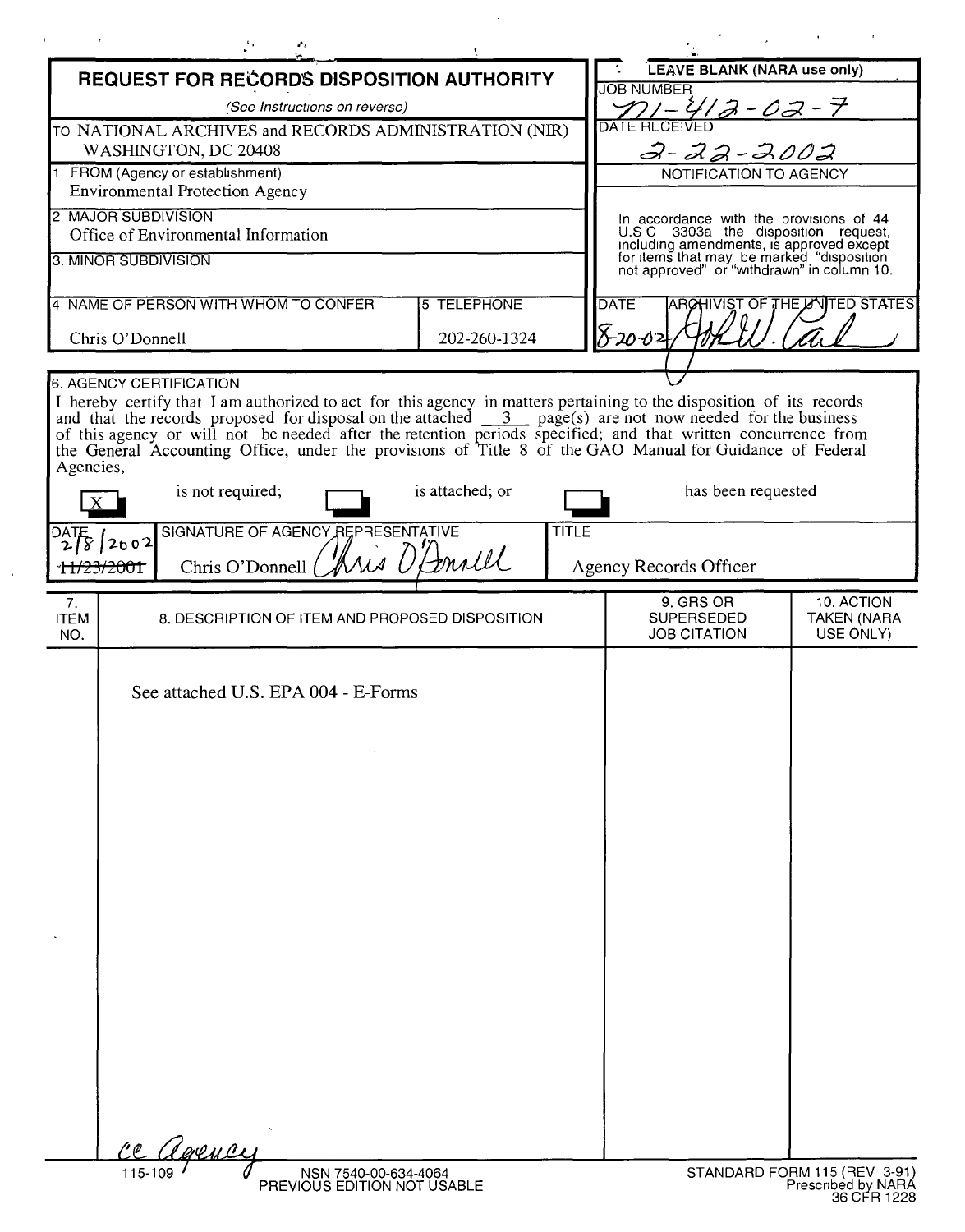# **EPA Records Schedule 004**

Status: Final, *07/3112008*

Title: Electronic Forms Systems

Program: Environmental Information

Applicability: Headquarters

Function: 404-141-02-04 - Forms Management

# NARA Disposal Authority:

This schedule authorizes the disposition of the record copy in any media (media neutral), excluding any records already in electronic form. Records designated for permanent retention must be transferred to the National Archives in accordance with NARA standards at the time of transfer.

•  $N1-412-02-7$ 

# Description:

Electronic forms systems provide users with the capability to electronically create, route, track, and process a multitude of Agency-specific forms, as well as Government-wide standard forms. Includes WebFonns and the external forms database. WebFonns is designed to automate the core administrative functions of EPA. The external forms database is used to classify and track all external use forms to meet program and regulatory needs.

#### Disposition Instructions:

Item a: Electronic software programs

- • Disposable
- Destroy when no longer needed to provide access to, and use of, the electronic records throughout their authorized retention penod.

#### Item b: Input

- • Varies
- Follow mstructions for EPA 171.

#### **Item**  $c(1)(a)$ **:** Electronic blank forms

- • Disposable
- Delete when superseded or obsolete.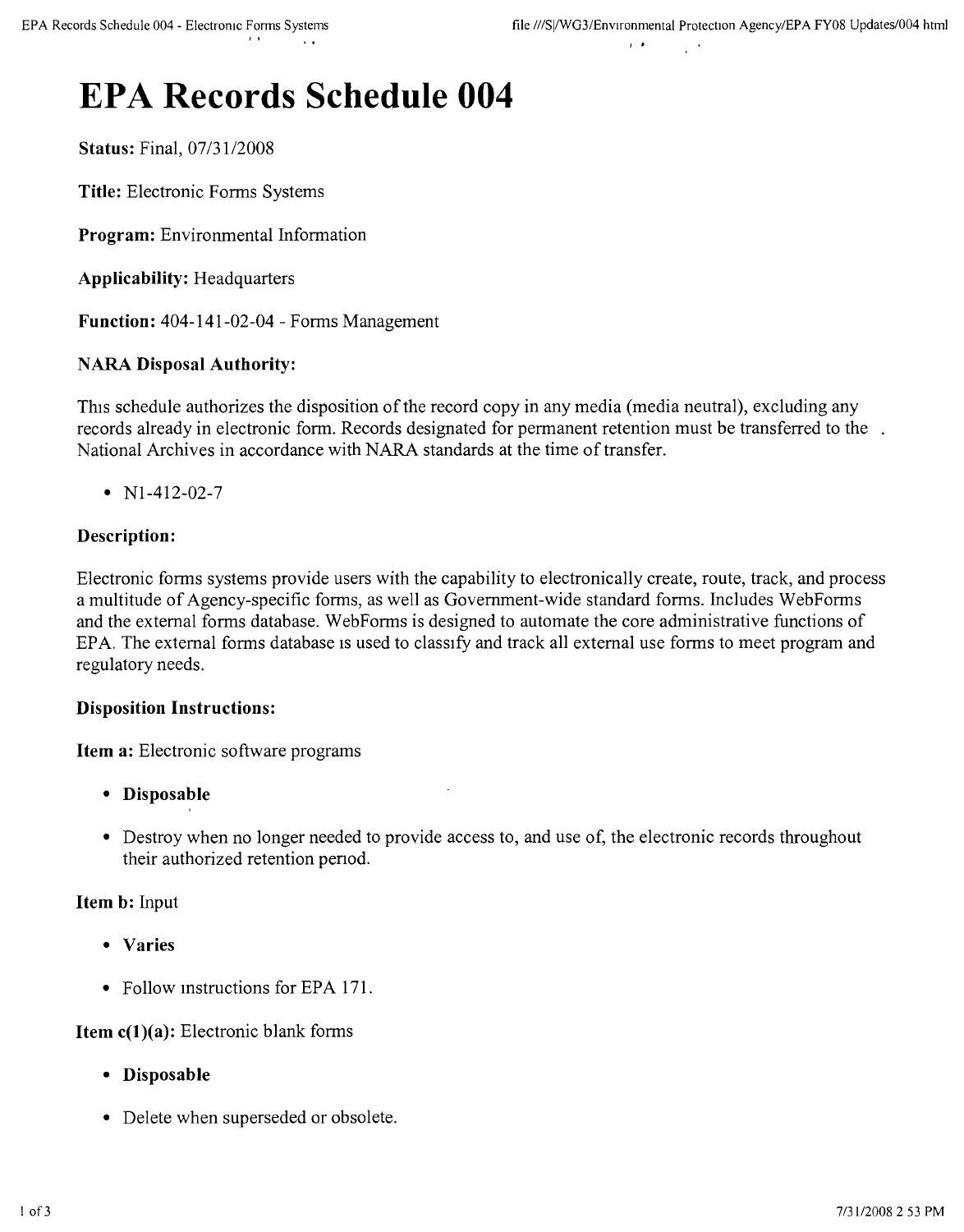# **Item c(1)(b):** Electronic completed forms

- **• Disposable**
- Delete after record copy captured in a record keeping system.

**Item c(2):** Forms database

- **• Disposable**
- Delete 6 months after completion of action.

#### **Item d:** Output and reports

- **• Varies**
- File with related records and follow instructions for the related records.

#### **Item** e: System documentation

- **• Disposable**
- Delete when superseded or obsolete.

#### **Guidance:**

Forms systems do not qualify as electronic recordkeeping systems. The record copy of forms must be printed and filed in the appropriate paper file or captured in EPA's electronic recordkeeping system (ECMS) after the last action is completed. Forms development files are covered by EPA 109.

The Office Forms Facilitator (OFF), an earlier forms processing system is covered by EPA 090.

#### **Reasons for Disposition:**

The following changes were made in the *07/3112008* version:

- Revised the schedule title and description.
- Changed the title of disposition item c(2).
- Updated contact information.

#### **Custodians:**

Office of Environmental Information, Headquarters and Desktop Services Division

- **• Contact:** Lawrence Lee
- **• Telephone:** 202-566-1042

# Office of Environmental Information, Office of Information Collection

**• Contact:** Susan Auby